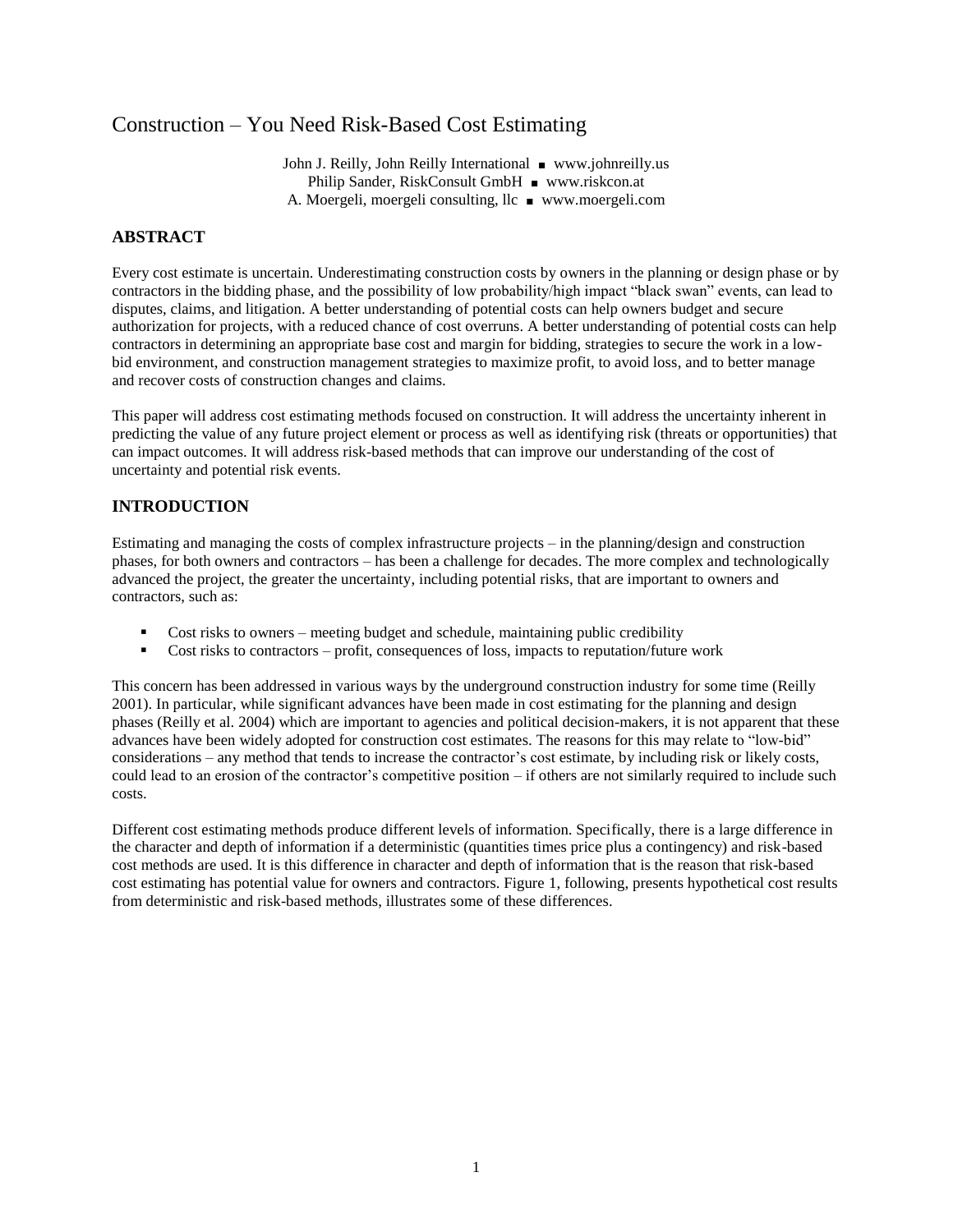

*Figure 1: Deterministic cost plus profit–loss curve (Sander 2014)*

In Figure 1, the results for deterministic and risk-based cost estimates are given related to the potential profit or loss for a typical project. As is evident in this example, there is significant potential for costs to be realized that are higher than the proposal/bid value estimated using a deterministic approach, with a 15% probability of a loss. There is a 30% probability that the project will have a reduced profit. There is a 55% probability that the project will return a good profit. Using a risk-based approach, it is possible to better recognize this potential outcome in the bid phase and, as a consequence, develop a strategy to:

- 1. Change the proposal/bid amount if this is consistent with a strategic approach to win the bid, compared to the competition, in order to realize a profit a the end of the job, or
- 2. To withdraw from the project if a strategy to win the bid but not realize a profit is likely.

## **COST ESTIMATING - OVERVIEW**

## **Cost estimating must deal adequately with uncertainty**

Cost estimating must deal adequately with uncertainty, especially in the very early stages of projects where:

- Quantities and prices are not well known
- Quantities and prices can only be addressed by reference to basic elements plus a large contingency
- A detailed analysis is not yet available due to a lack of sufficiently precise information

With a deterministic approach, information about uncertainties and their characteristics – such as higher or lower values, ranges of quantities, and potential costs – cannot be easily taken into consideration for cost estimating. A risk-based approach can more reasonably deal with this type of uncertainty.

## **Types of Cost Estimates**

There are several different methods of cost estimating, depending on the purpose, level of planning, and/or design as well as project type, size, complexity, circumstances, schedule, and location. These methods can fall into categories such as: parametric, historical bid-based, unit cost/quantity based, range, and risk-based estimates. For a detailed discussion of cost estimating, see Reilly 2010. References for best cost estimating practices include "Project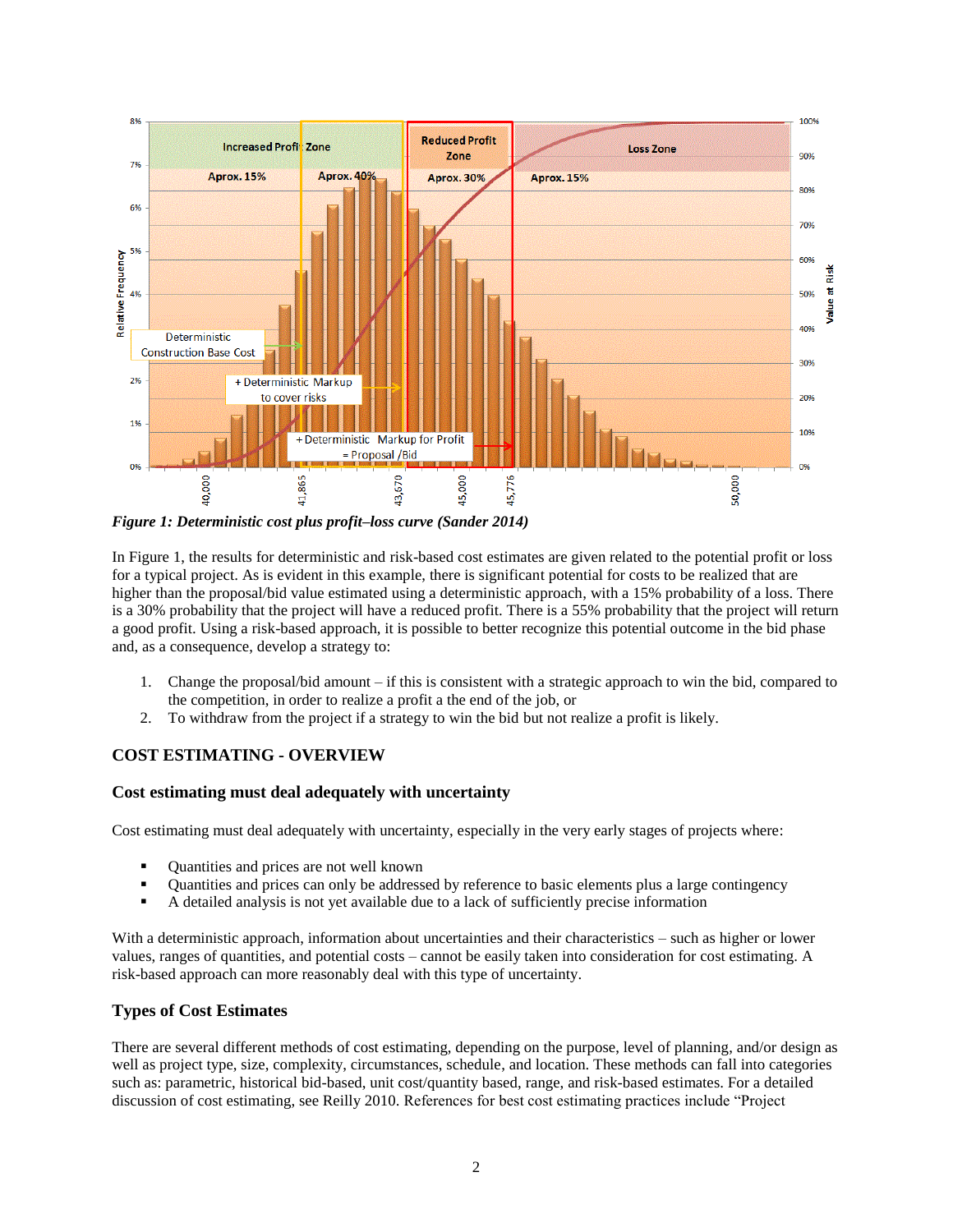Management Body of Knowledge" Chapter 7, "Project Cost Management" (PMI 2004), State Agency guideline documents such as WSDOT's "Cost Estimating Manual for WSDOT Projects" (WSDOT 2009) and the AACEI Guidelines (AACEI 2003 et seq.).

## **Components of Cost Estimates – Base Cost, Risks, and Other Uncertainties**

The components of cost that need to be correctly addressed in the estimate include:

- Base cost the cost that will result if "all goes according to plan" (Reilly 2004)
- Risk costs the result of threat and opportunity events, if they should occur
- Escalation costs costs resulting from normally expected inflation with variability
- Other uncertain costs costs that result from other events, normally external to the project team's control, which may include unanticipated events, politically related changes, and "black swan" events (Talib 2007)

In order to identify and address risk factors, an individual uncertainty factor should be associated with each cost category. In particular, for larger projects, individual budgets should be created for all cost components to enable tracking of deviations and management of changes as the estimate and the project evolves.

The method by which these cost components are evaluated, quantified, modeled, and combined is critical to a valid result. Different methods treat each component differently – which can lead to differences in the reliability and usefulness of the results. Additionally, uncertainty always plays a major role in estimates – for example, while basic cost elements may be reasonably well known, the quantities and prices associated with them are uncertain leading to variability in these base costs.



#### *Figure 2: Uncertainty in base costs and risks (Sander 2014)*

#### **Representative Cost Estimating Methods Addressed in this Paper**

- 1. Deterministic: Aggregated unit quantities multiplied by unit prices usually with some degree of conservatism built in  $-$  plus an added reserve or contingency
- 2. Risk-Based: A range approach which combines base costs, with some variability, plus risk and opportunity costs, combined probabilistically to produce a "range of probable cost"

## **The Deterministic Cost Estimating Method**

The deterministic base cost approach process is commonly used by contractors to create a bid price. This involves estimating known quantities (from bid plans) and unit prices (from the contractor or suppliers) to get "line item costs" and adding an overall contingency to the base costs to account for the incomplete nature of the design, project uncertainties, and the consequence of future events.

A risk-based deterministic approach adds line-item risk to the deterministic base cost elements and assigns a probability of occurrence and impact to each line item. The result is the expected value of risk impacts. If multiple risks are to be accounted for, the total risk is often computed as the mathematical sum of all single risks.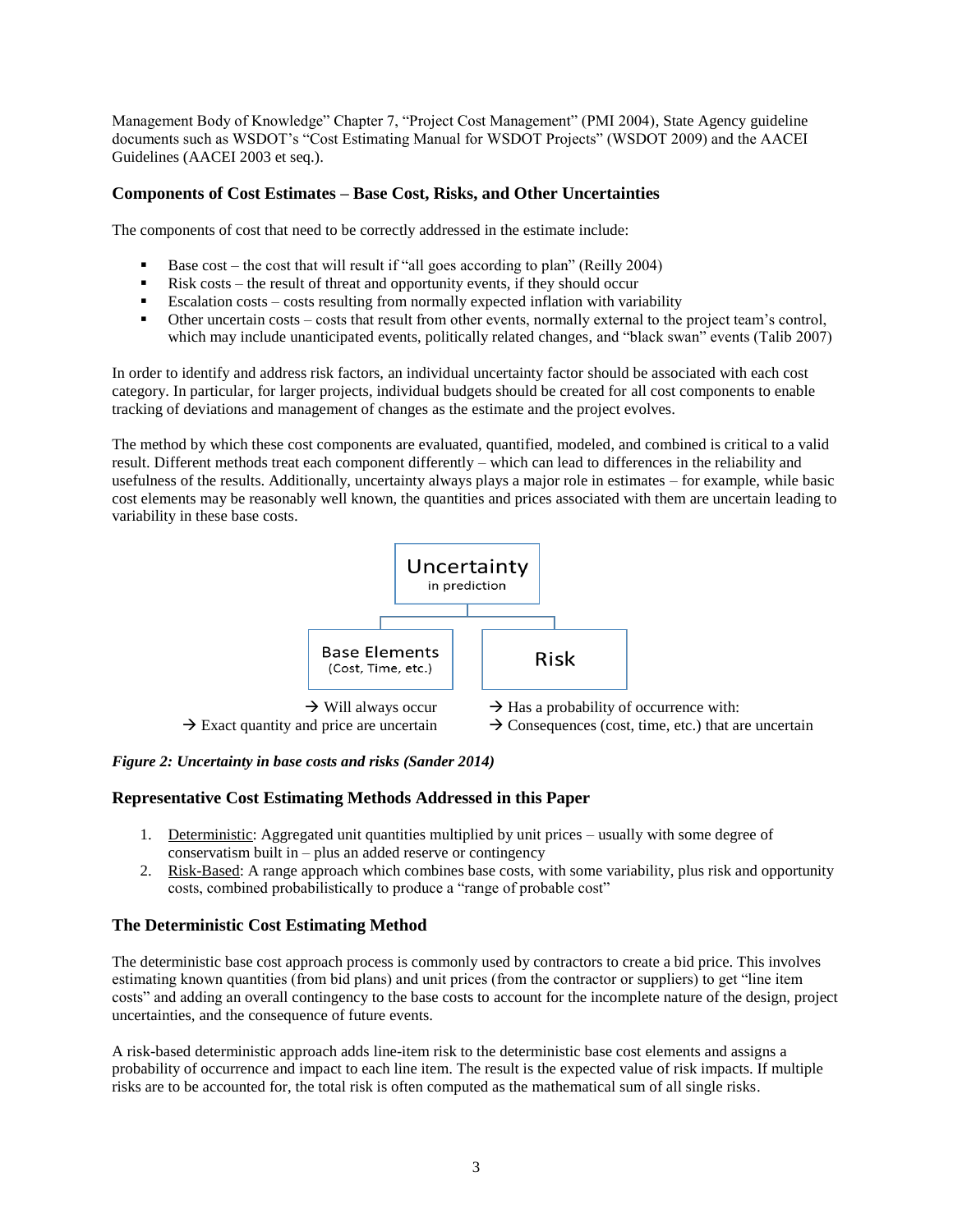# $R_{total} = \sum p_i * I_i$ *Figure 3: Equation for deterministic aggregation of risks*

However, such a simple summation of risks delivers no information about any probability and best and worst case scenarios. It is also necessary to add an overall contingency to account for other unknowns. An overall contingency is subject to bias since there may be no rational basis for how unknowns are aggregated or estimated.

## **Contingency**

The uncertainty (and associated contingency) at various project phases can be classified by such techniques as "Estimate Class Levels" (AACEI 2003), used in deterministic cost estimates, in which the inherent uncertainty is reduced as the project advances through the phases of planning, design, bidding, and into construction. The uncertainty is represented by "contingency factors" that are related to these phases. Contingency in the AACEI table can range from 5-75% depending on phase and circumstance. Alternatively, cost-risk estimating recognizes that base costs and risk events have uncertainty in both probability and impact (positive or negative). This method is more detailed and analytically more complete.

Contingency is a very broad approach, not very useful for identifying and developing a strategic management of risk or achieving a profit in construction. The contingency applied in the deterministic standard method is often based solely on the cost estimator's judgment or experience with a history of similar projects, if available – but this is problematic for at least the following reasons:

- Estimators and project staff are generally optimistic in their approach to cost.
- The "history of similar projects" varies with each contractor's experience.
- The "history of similar projects" is likely to be inadequate to apply to the current project.

The contingency approach does not give useful information on the probability and impact of uncertain events. This means that strategies such as risk avoidance, risk mitigation, or risk transfer cannot be sufficiently evaluated in the bidding phase – which is very important for the contractor in order to:

- 1. Determine a competitive bid price, while understanding relevant risks, and then:
- 2. Implement strategies to maintain a profit margin in the construction phase

## **The Risk-Based Cost Estimating Method**

In the risk-based method, the total cost is made up of base costs (quantities times unit prices, both with some variability) plus risk events including risks of delay with associated liquidated damages, risks of escalation, and the cost impact of other higher-level (e.g., political) risks. Risk impacts are determined by estimating the probability of occurrence and the impact of specific risk events (normally in a workshop with project staff and subject matter experts). Dependencies and correlations between specific risks are also elicited and used in modeling.

Since empirical/historical data as input to the risk analysis is often not available, the risk probabilities can be difficult or complex to estimate. The risk-based method characterizes each risk, with individual and specific distributions, such as a large range for large uncertainties or a narrower range for smaller uncertainties. Using this approach, the uncertainty contributing to a particular cost estimate can be modeled more specifically and in greater detail than by use of a single-point deterministic estimate (Sander et al. 2009).

Single risks can be evaluated using distributions, and those distributions can be aggregated using simulation methods (e.g., Monte Carlo Simulation or Latin Hypercube Sampling) to determine a probability distribution that represents the overall risk environment.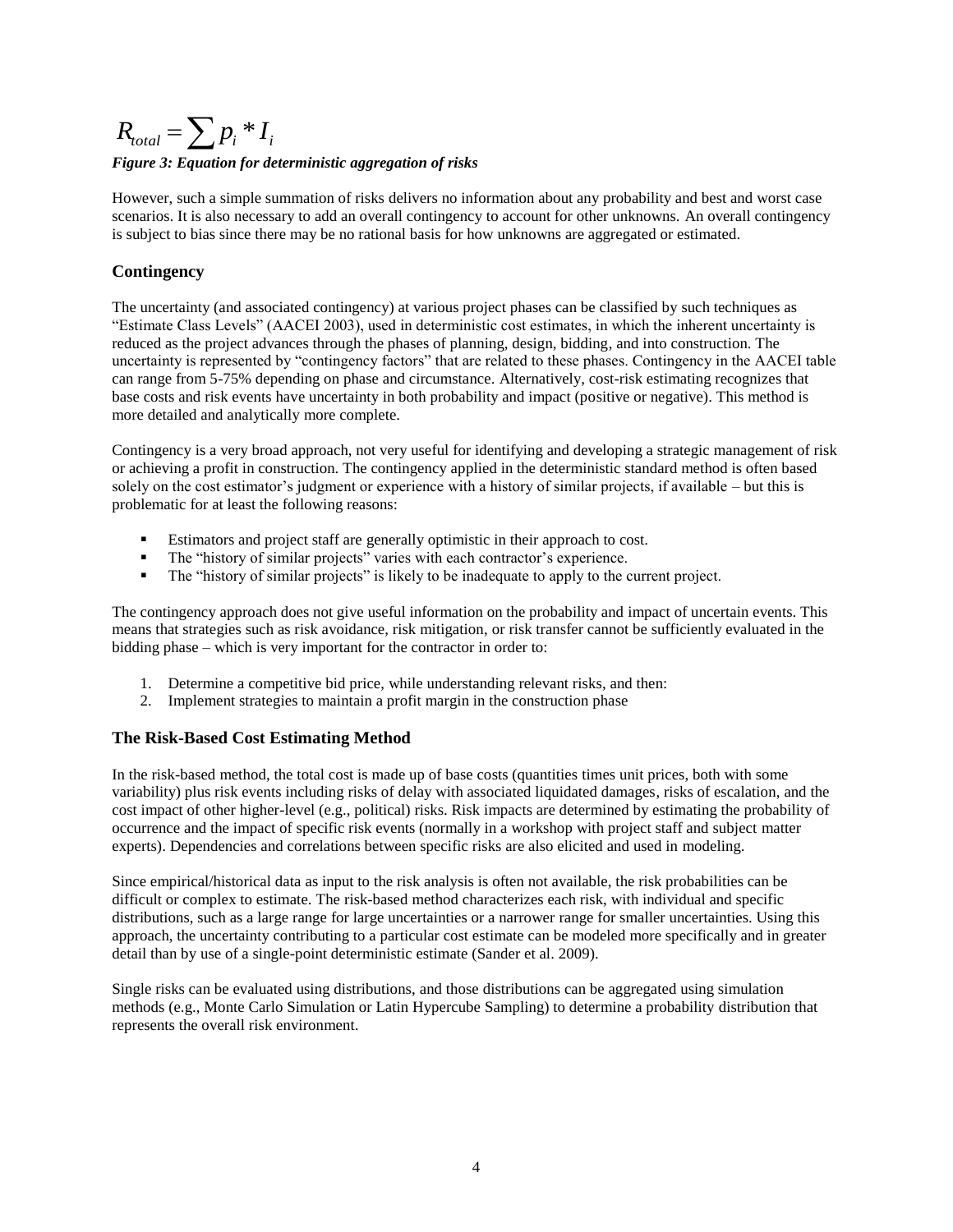

<span id="page-4-0"></span>*Figure 4: Probability density distribution function showing probable project cost with Value at Risk information*

Value at Risk (VaR) defines a value (e.g., USD) which will not be exceeded at the corresponding probability (risk). In the example above, VaR 70 means that a \$5M cost would not be exceeded in 70% of all simulated scenarios. However, even with such coverage, there remains a 30% probability that the \$5M cost will be exceeded (Sander 2012).

## **Comparison of Cost Estimation Methods**

| <b>Element</b>    | Deterministic base + risk cost                                                                                                                               | Risk-based (probabilistic)                                                                                                                                                  |
|-------------------|--------------------------------------------------------------------------------------------------------------------------------------------------------------|-----------------------------------------------------------------------------------------------------------------------------------------------------------------------------|
| Input             | A single value for probability and a<br>single value for impact of each risk.                                                                                | One figure for the probability of<br>occurrence and several values for the<br>impact (e.g., minimum, most likely, and<br>maximum) to define "fuzzy" risk.                   |
| Result            | A single value from a mathematical<br>addition of base cost and the expected<br>cost of risks (probability multiplied by<br>impact).                         | A "range of probable cost" with all<br>project risks shown as a probability<br>density function based on thousands of<br>coincidental but realistic scenarios.              |
| Qualification     | Results are displayed as a single, sharp<br>figure, which, in itself, does not have a<br>probability.                                                        | Results are displayed using distribution<br>densities.                                                                                                                      |
| Treatment of risk | Risk and uncertainty are added as a<br>lumped "contingency" based on the<br>estimator's historical experience and<br>industry guidelines (e.g., AACEI 2003). | Risk and uncertainty are explicitly and<br>quantitatively identified, characterized,<br>modeled, and aggregated<br>probabilistically.<br>Risks are added probabilistically. |

*Table 1: Comparison of deterministic versus risk-based probabilistic cost estimation methods*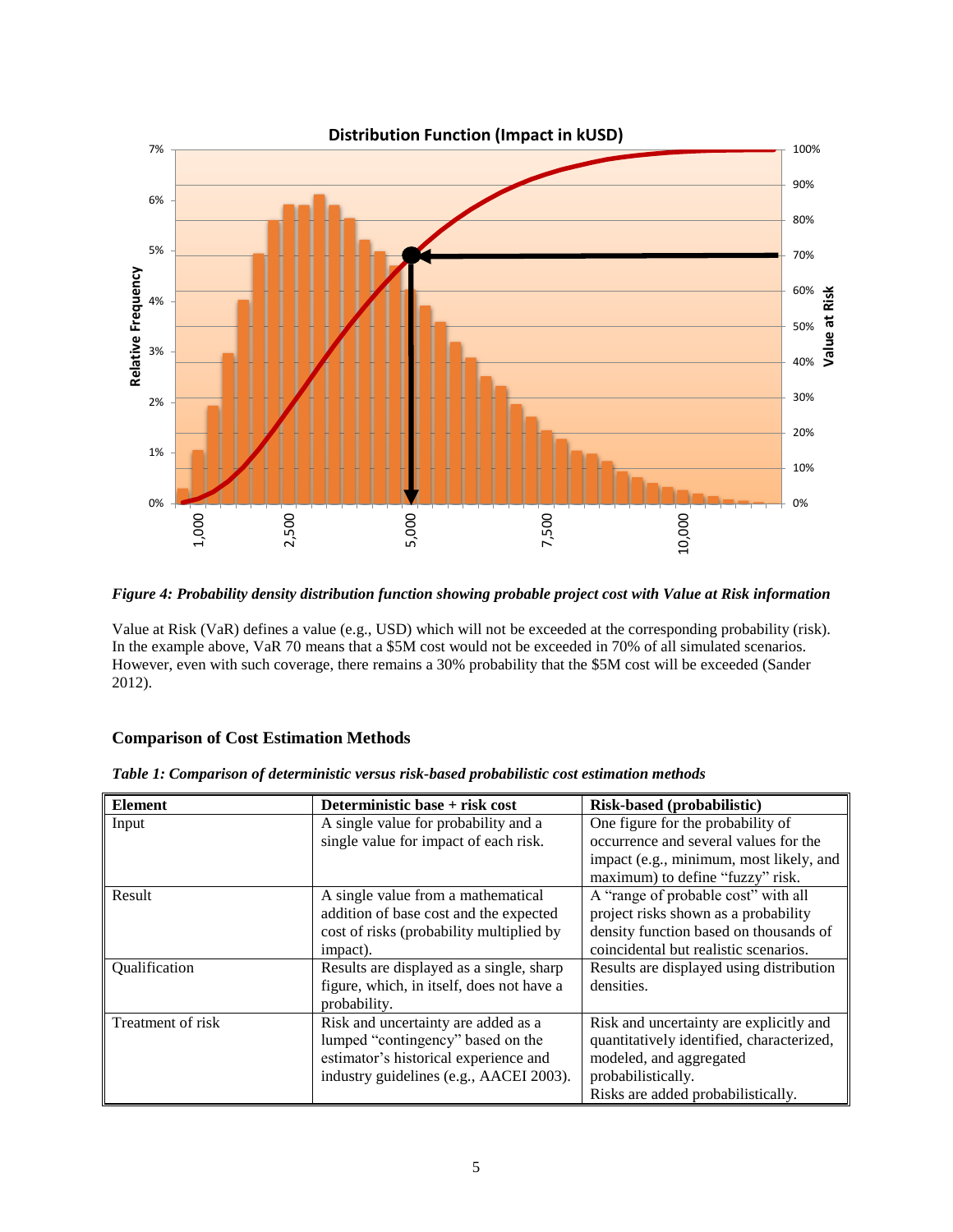| Element                  | Deterministic base + risk cost            | Risk-based (probabilistic)                 |
|--------------------------|-------------------------------------------|--------------------------------------------|
| Risk management/response | Risk management is usually based on a     | Risk management can be focused on          |
|                          | separate risk register, using historical  | the higher level risks that are identified |
|                          | experience.                               | and quantified by this method.             |
| Other high level risks   | Financial, schedule, and other risks are  | Financial, schedule, and other risks can   |
|                          | identified, characterized, and quantified | be explicitly identified, quantified, and  |
|                          | "approximately." Significant high-level   | prioritized for risk response              |
|                          | risks may not be included or addressed.   |                                            |

## **Key Considerations – Deterministic Versus Risk-Based Cost Estimates**

Cost estimating using the deterministic process can significantly misestimate potential costs by:

- **Misapplication of "contingency factors"**
- Neglect of variability in prices and quantities
- Lack of appreciation of the impacts and probabilities of potential risk events
- Including additional (non-explicit) contingency in base cost and the overall contingency
- Overestimating the total cost of upper levels of ranges in the range-estimating approach

A risk-based cost estimating process inherently identifies more detail regarding risks and opportunities and can generate more useful information of the characteristics of uncertain events. Risk-based methods can better quantify the range of potential costs by more detailed characterization of risk and opportunity and the inclusion of conditional, dependent, and inter-related risk cost results. This can lead to better strategies in the bidding phase (to secure the project) and in the construction phase (to preserve profit).

Risk-based methods are more sophisticated than deterministic methods, which are often based on a normal spreadsheet approach. The main reasons why a risk-based approach is recommended can be summarized as follows (Tecklenburg 2003):

- A deterministic method can give equal weight to risks that have a low probability of occurrence and high impact and risks that have a high probability of occurrence and low impact if using a simple multiplication of probability and impact. This approach is incorrect.
- By multiplying the two elements of probability and impact, these values are no longer independent. Therefore, this method is not adequate for aggregation of risks where probability and impact information need to remain available. Due to multiplication the only information that remains is the mean value.
- The actual impact will definitely deviate from the deterministic value (i.e., the mean).
- Without the Value at Risk information, there is no way to determine how reliable the mean value is and how likely it is to be exceeded.

Bier summarizes the opportunities for probabilistic risk assessment as follows (Bier 1997):

- **Probabilistic risk analysis allows reasonable modeling of deviations from normal (expected) values for** complex projects and systems.
- Probabilistic risk analysis can characterize any element or system performance, including the performance of subsystems and their interactions.
- As a consequence, specific impacts from different interacting systems can be identified and differentiated.
- Probabilistic risk analysis delivers a quantitative risk estimation, which can lead to better decision-making and risk response/mitigation.
- Probabilistic risk analysis takes uncertainties into consideration. This is especially valuable if statistical data about potential impacts are sparsely available and large uncertainties dominate.

## **COMPARING COST ESTIMATING METHODS - EXAMPLE**

In order to compare these estimating methods, the same input parameters are used in Table 2 following which shows inputs used for estimating the base cost of a simplified tunnel excavation and support element in order to compare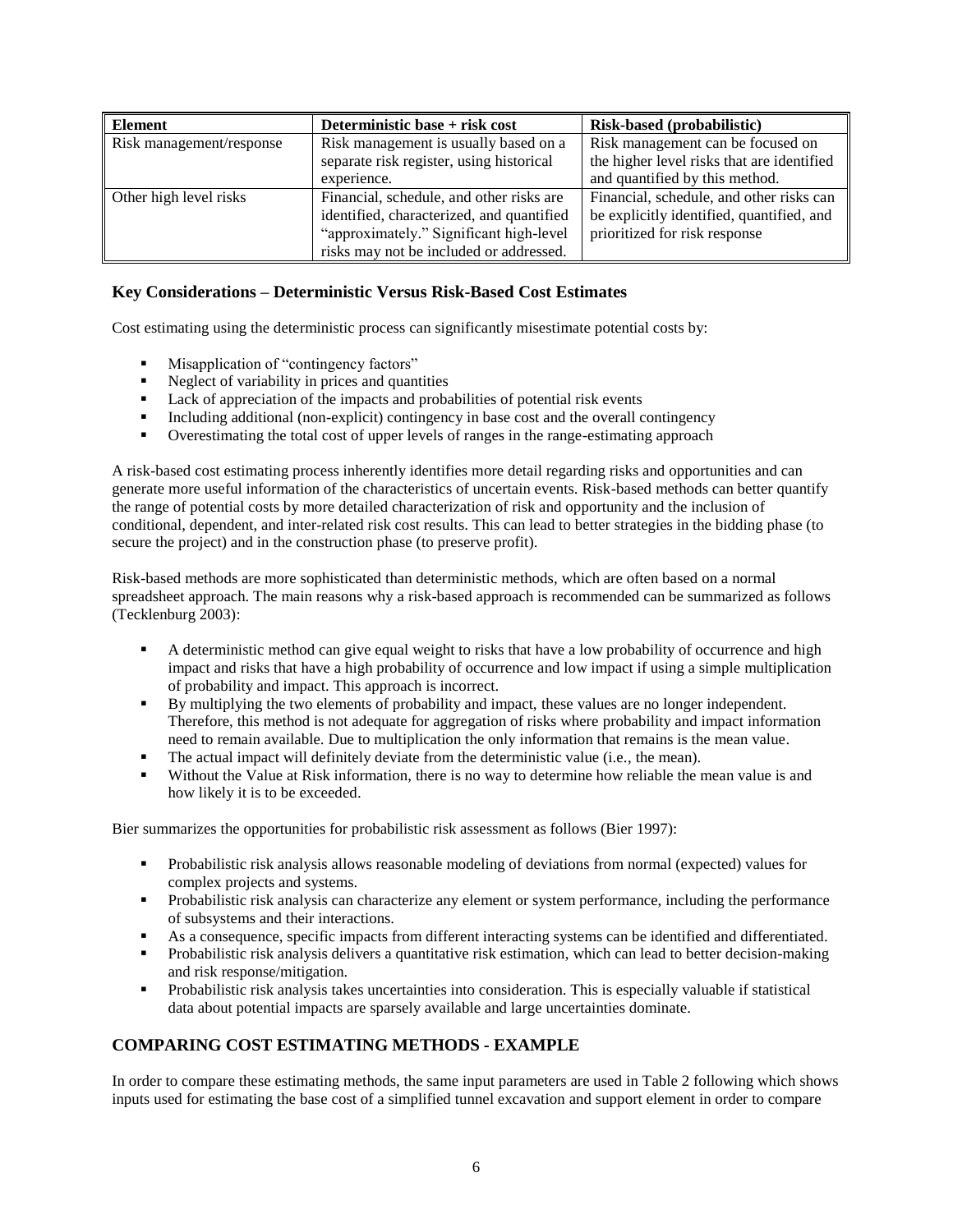the above estimating methods by means of a practical example. Quantities are used with a triangle distribution using a "minimum (min), most likely (ml), and maximum (max)" expectable value for each cost item.

**Deterministic**

|                               |          |      |      |                  |       |      |               | Deterministic |
|-------------------------------|----------|------|------|------------------|-------|------|---------------|---------------|
| <b>Cost Item</b>              | Quantity |      |      | Unit Price [USD] |       |      | Cost/meter of |               |
|                               | min      | ml   | max  | unit             | min   | ml   | max           | tunnel (ml)   |
| Shotcrete 10 cm, Top Heading  | 13.8     | 15.4 | 17.7 | m <sup>2</sup>   | 9.7   | 12.1 | 15.8          | 186.3         |
| Steel Mesh AQ50               | 13.8     | 15.4 | 16.9 | m <sup>2</sup>   | 1.0   | 1.2  | 1.6           | 18.8          |
| Swellex 3.0 m, Top Heading    | 1.7      | 1.8  | 2.0  | pc               | 20.7  | 25.9 | 33.7          | 47.1          |
| Shotcrete 5 cm - Bench        | 5.2      | 5.8  | 6.6  | m <sup>2</sup>   | 6.0   | 7.5  | 9.7           | 43.1          |
| Swellex 3.0 m - Bench         | 0.4      | 0.5  | 0.5  | рc               | 20.7  | 25.9 | 33.7          | 11.7          |
| "Most Likely Value"<br>$ml =$ |          |      |      |                  | 307.0 |      |               |               |

*Table 2: Deterministic base cost of an excavation & support category with triangle distributions*

## **Deterministic Approach**

The deterministic approach delivers a single figure (USD 307) as the sum of all products of most likely quantity multiplied by the most likely price.

#### **Risk-Based Probabilistic Approach**

The probabilistic approach combines base cost plus risk costs in a simulation. The result is a "probability density function," showing the probability that the out-turn cost will be a particular value (or between a range of values).

The following diagram shows results of the above methods for the example given. It is apparent that the risk-based method gives much more useful information about the potential cost.



*Figure 5: Visualized Result - Comparison of Estimating Methods*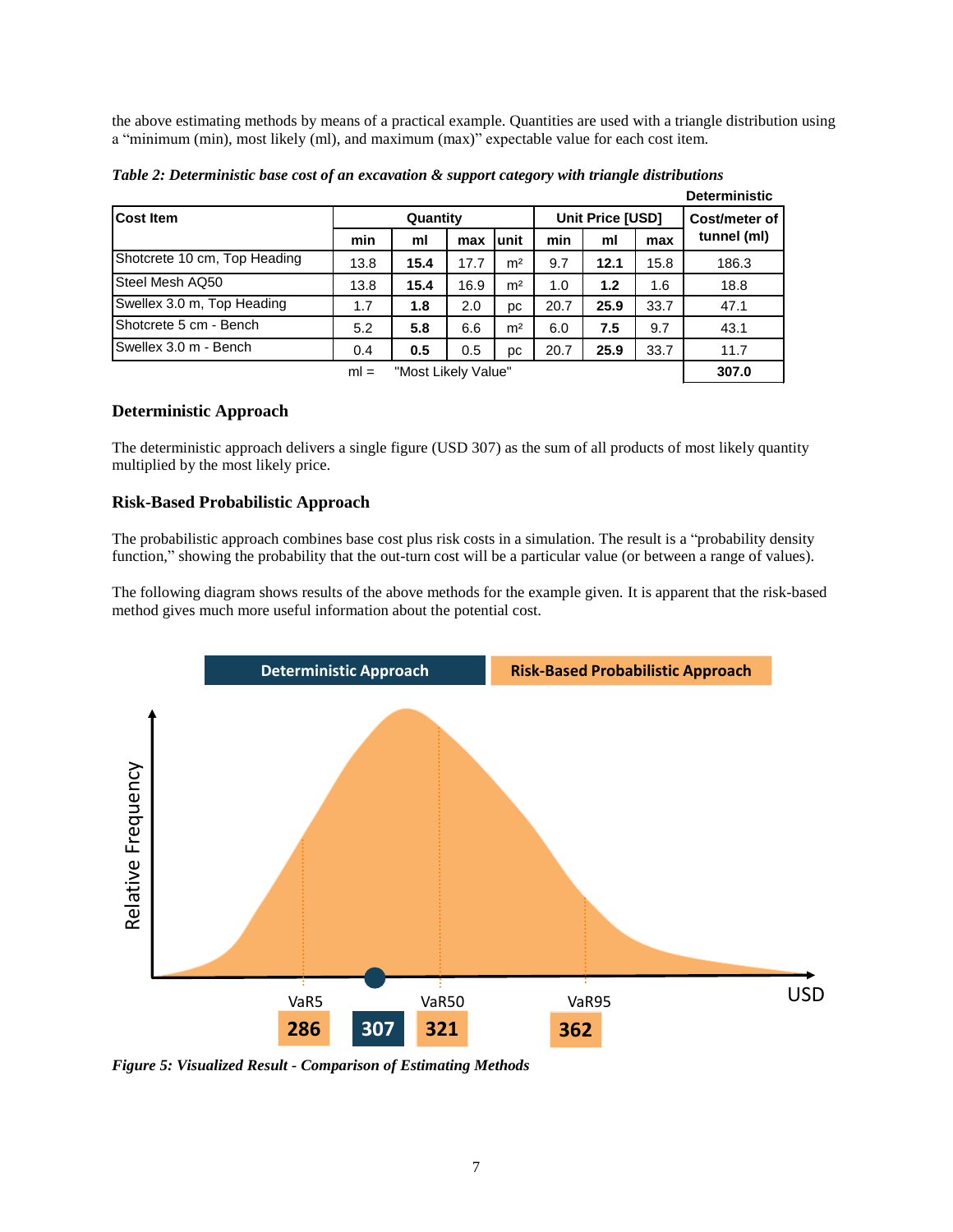#### **Assessment of the Estimating Methods**

The following table compares "pros" and "cons" for the Deterministic and Probabilistic methods.

| <b>Estimating Method</b> | Pro                          | Con                                          |
|--------------------------|------------------------------|----------------------------------------------|
| Deterministic            | One single figure            | No probability information of single value   |
|                          | Well-known & accepted        | No VaR information                           |
|                          | Ouick                        | More often than not on the unsafe side.      |
|                          | Can be performed "manually"  | (high, unknown probability of cost overruns) |
| Risk-Based               | Full probability information | Needs probabilistic thinking & understanding |
| (probabilistic)          |                              | Needs software support                       |

*Table 3***: Assessment of estimating methods from an owner's or contractor's perspective**

#### **Recommendation**

Contractors and owners can benefit strategically and operationally from sufficiently complete risk-based information, including potential cost ranges and risk characterization. The more complex and "risky" a project is, the more information is needed, and this information is critical to success. If a contractor does not identify and characterize risks early, they will not be able to manage their project sufficiently or to protect against adverse events and loss of profit. Risk management procedures have been sufficiently defined, and sufficient Information Technology (IT) is available in a variety of software products that are not difficult to understand and use.

## **ADVANTAGES OF USING A RISK-BASED (PROBABILISTIC) METHOD**

#### **How a Better Cost-Risk Assessment Helps in a "Low-Bid" Environment**

Previous papers (Reilly 2008) have noted that, in a "low-bid" environment, each party enters a contract at their own risk and the contractual environment is characterized by the ability of each party to treat the other party as an adversary – for their gain, at the potential expense of the other. To be the "low bidder," the contractor must do at least two things:

- 1. Determine the lowest cost to deliver the work specified at an acceptable quality level
- 2. Determine a strategy to bid that cost or lower to secure the work, with the expectation that any deficiencies in price can be made up in changes caused by new agency requirements, changed site or environmental conditions, defects in the design documents, or other strategies that will accrue to their advantage.

The risk assessment used in the probabilistic method results in an improved understanding of who "owns" each potential risk according to the requirements of the contract documents, industry, and legal precedent. The contractor can therefore better prepare a bidding and construction strategy to achieve a profit even in a very competitive bidding environment. The better risk assessment also allows better construction change management since the strategy related to those changes can be better understood and quantified early in the bidding and construction process.

## **Contractor's Advantage Using Risk-Based Estimating**

Risk-based estimating produces information that allows a better understanding of the risks that might occur, as well as their characteristics and probabilities. Several benefits flow from this:

 The deterministic contingency approach, adding a percentage on top of the base cost, may give an estimate that is greater than that obtained using risk-based cost (because not all risks will occur). This could mean that, if using a cost-risk process, a reduced bid price is possible, leading to a competitive edge for that contractor.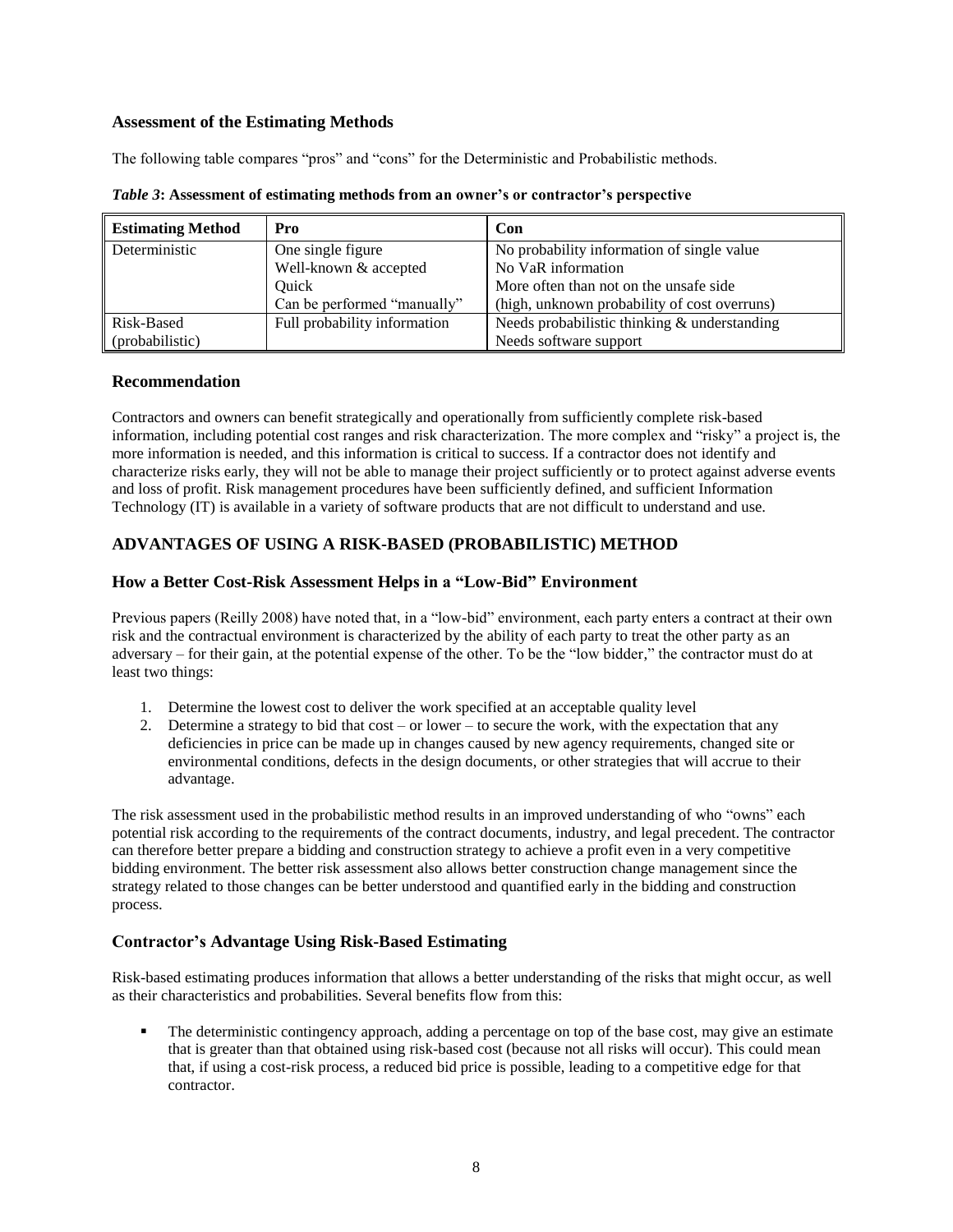- The potential contractor will have a more realistic understanding of base cost, risk cost, and the level of risk that they are willing to undertake in order to bid the job.
- Because the risks are defined (characterized) in detail, it is possible to understand who should own those risks – i.e., which risks are clearly the responsibility of the contractor, which are clearly the responsibility of the owner, and which risks are clearly the responsibility of other (external) third parties.

In particular, if the owner has included a sufficiently comprehensive risk register in the bid documents, and the potential contractor prepares their own detailed risk register, they will better understand the risk environment and can also judge if the owner's risk register is accurate. There are several possibilities in this regard:

- If the potential contractor thinks that the owner has estimated the consequence or probability of some risks too high, they may see a bidding advantage compared to other bidders.
- If the owner has estimated the consequence or probability of some risks too low, it may mean that the potential contractor, using a reasonable assessment of risk, is likely to submit too high a bid and may not win the project compared to other bidders who have a lower appreciation of risk.

A concern has been expressed that if an improved risk identification process is used the contractor's estimate will include higher potential costs, which will mean that their bid will be higher and they are likely not to be successful in so many bids. This is a valid concern – however, we would argue that more detailed and realistic information about potential risk events is an advantage if an appropriate bidding and construction management strategy is used by the owner and contractor and these strategies are compatible and consistent. See also the "contractor's advantage" section above.

## **Owner's Strategy for Budgeting and Bidding**

The owner is interested in fostering conditions for a reasonable and responsible low-bid. Better (more complete, detailed, specific) information can inform all bidders about issues and risks that may be realized. This means that all bidders will have more complete information as they prepare their bids. If the owner uses a more detailed probabilistic cost-risk estimating process in the planning and design phases, and includes a reasonably complete risk register in the specifications, two benefits are possible:

- The owner's budget for the project will be more likely to reflect a more realistic project cost, leading to a more realistic establishment of an appropriate budget (*[Figure 4](#page-4-0)*). This permits sufficient resources to be committed to deal with issues in construction. If an inadequate budget is the case, a lack of public trust can develop if major problems and cost increases occur in the construction phase, requiring additional funding.
- All bidders will have a consistent basis for their cost estimate and to establish their bid price. This will help to reduce the probability of the low-bidder submitting an unrealistically low bid, which can lead to issues in construction and an increased probability of disputes, claims, and litigation.

## **Owner's Strategy in the Construction Phase**

Using the more detailed cost-risk estimating process, the associated risk register can show which risks are the responsibility of the owner, the contractor, and third parties. This means that those risks which are the responsibility of the contractor or the owner can be made explicit and their respective risk management plans can reflect this. Additionally, the probability of unforeseen risks – those which the contractor may claim as "unforeseeable" – is reduced if such risks are explicit in the owner's risk register.

## **Contractor's Strategy in the Construction Phase**

Likewise, the contractor can better analyze the risks that may occur and determine, during the bidding phase, which risks are theirs and which belong to the owner or third parties. A strong rationale for risks that are not the contractor's will help defend the contractor in the construction phase, if they occur. A correspondingly robust riskmanagement plan will help to reduce exposure to such risks in construction (Grayson et al. 2015).